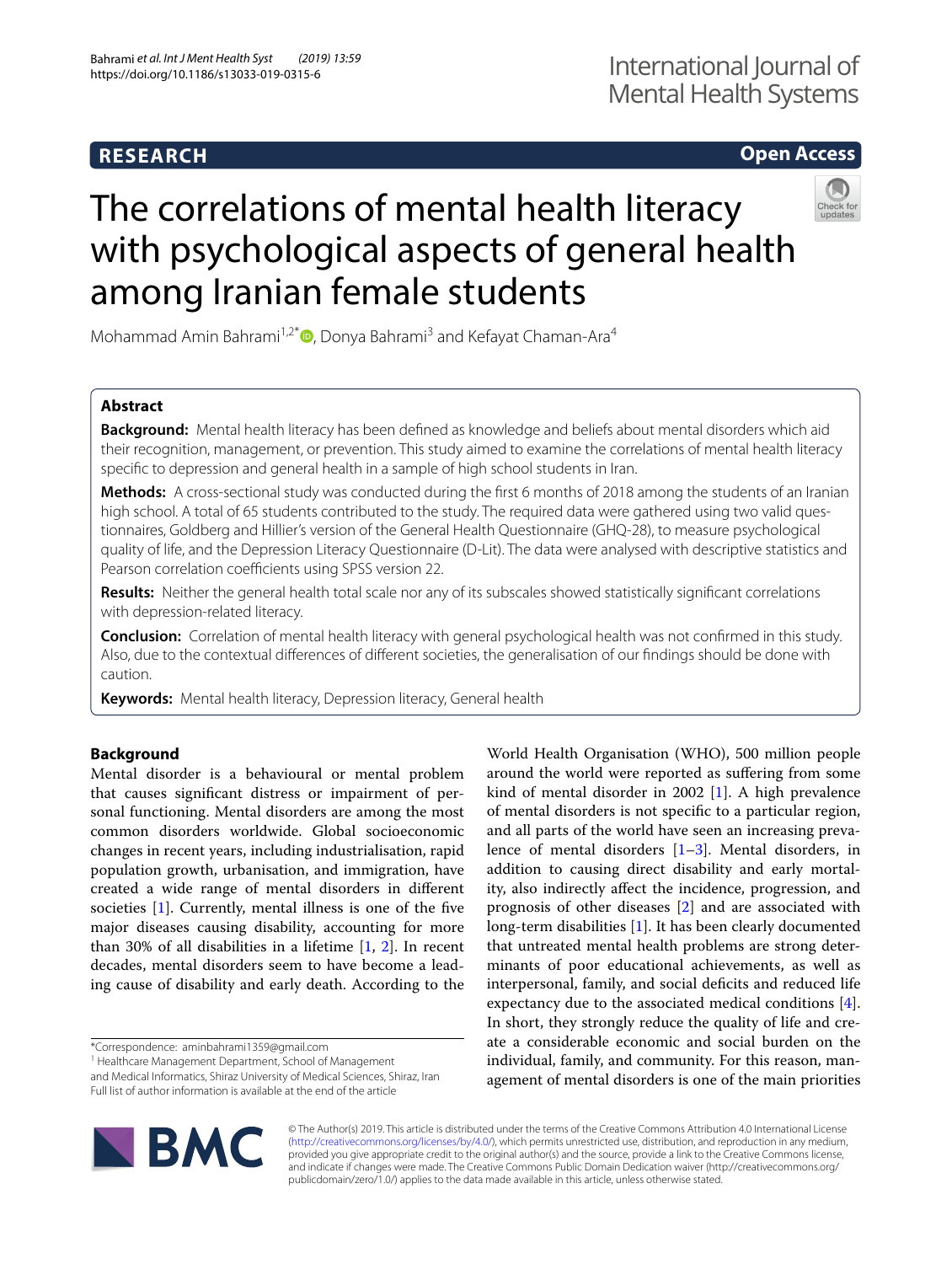of health systems in diferent countries today, and is an issue which has attracted considerable attention from researchers and policymakers  $[1, 5, 6]$  $[1, 5, 6]$  $[1, 5, 6]$  $[1, 5, 6]$  $[1, 5, 6]$ . Due to the high prevalence, chronic nature, and long-term negative consequences of mental disorders, immediate action including continuous monitoring of the population's mental health and designing and implementing effective control strategies, has become a urgent need in all countries [\[1](#page-6-0), [3,](#page-6-2) [7\]](#page-6-6). One such strategy is the promotion of health literacy, in particular mental health literacy, whose impact has been confrmed by many studies at the community level. WHO has defned health literacy as the cognitive and social skills that determine the motivation and ability of individuals to gain access to, understand, and make use of information in ways which promote and maintain good health. It has identifed health literacy as one of the most important determinants of health status. Despite the importance of health literacy, various studies have reported widespread inadequate levels of health literacy in diferent societies [[2,](#page-6-1) [8\]](#page-6-7).

Mental Health Literacy (MHL) is a subset of health literacy frst introduced by the Australian researchers Jorm and colleagues, which refers to the knowledge and beliefs about mental disorders that can aid their recognition, management, and prevention [\[9](#page-6-8)[–11\]](#page-6-9). According to Jorm et al.'s initial defnition of this concept, mental health literacy has seven components: (1) the ability to recognise specifc disorders; (2) knowledge of how to seek mental health information; (3) knowledge of the risk factors of mental illness; (4) knowledge of causes of mental illness; (5) knowledge of self-treatments; (6) knowledge of professional help available; and (7) attitudes that promote recognition and appropriate help-seeking [\[2](#page-6-1), [10,](#page-6-10) [12\]](#page-6-11). In general, these seven components can be classifed into the three categories of recognition; knowledge of factors related to mental health; and attitudes and beliefs about mental disorders [[10\]](#page-6-10).

Although this defnition has been widely used in research, it has come in for criticism as being problematically narrow in scope and disease-centred, as well as neglecting self-regulation techniques and strategies for improving mental health. Kusan and Wei introduced a broader defnition of MHL, including knowledge to maintain and enhance good mental health, knowledge of mental disorders and their treatments, decreased stigma about mental disorders, and enhanced help-seeking efficacy  $[10]$ . Also, a more recent revision of this concept includes the ability to provide support for someone who has a mental disorder [\[9\]](#page-6-8). Many studies of the concept of mental health literacy have shown that adequate mental health literacy is associated with care of the disease, information-seeking behaviour, prevention of subsequent complications, and reductions in long-term harms [\[5](#page-6-4),

[13\]](#page-6-12). Moreover, improved health literacy improves the use of mental health services, which in turn leads to better outcomes [[4,](#page-6-3) [10](#page-6-10)]. Research on infuencing factors of mental health literacy has also shown that factors such as age, gender, education, history of mental disorders, and economic status are associated with the level of mental health literacy [\[5](#page-6-4), [10\]](#page-6-10).

However, the majority of such research has focused on the MHL status of diferent populations in relation to demographic characteristics. Its possible efects on the other dimensions of health, such as physical and social health, have been less studied  $[10]$  $[10]$  $[10]$ . Furthermore, MHL has been the subject of extensive study only in certain countries [\[14](#page-6-13)], and attention has focused on certain disorders such as depression and schizophrenia, with others such as anxiety and personality disorders being less studied  $[15]$  $[15]$ . Therefore, the research in this field shows gaps, especially for certain countries.

The Islamic Republic of Iran is a large multicultural country with a long history located in the Middle East. Iran is a lower-middle income country with a population of more than 80 million people according to the latest census, of whom 51% are men and 49% are women. Although population growth has declined in recent years, Iran still has the second youngest population in the Middle East and North Africa. The literacy rate in Iran is 88% and the gender equality in education has improved in the last three decades, such that today most girls attend school. According to the Ministry of Education, in the academic year of 2018–2019 about 14 million students were enrolled in Iranian schools [[16,](#page-6-15) [17](#page-6-16)].

Iran spends 7% of its Gross Domestic Product (GDP) on health, and according to a WHO report, about 3% of government health expenditures in 2005 were allocated to mental health [[18\]](#page-6-17). Like other countries in the world, Iran has a high prevalence of mental disorders in both the general and student populations. The first national mental survey of Iran was conducted in 1998, in which the rate of mental disorders was reported as 21% (25.9% among women and 14.9% among men). In the second National Mental Health Survey, this rate was reported to be 17.1%. However, a study in 2007 reported the prevalence rate of mental disorders in Iran as 34.2% [[1\]](#page-6-0). Several individual studies have also reported a high and increasing prevalence of mental disorders in the country. Therefore, in line with global trends, Iran faces the challenge of a high prevalence of mental disorders, and estimates suggest that mental disorders rank second in Iran's burden of disease [\[2](#page-6-1)]. Also, due to the young population of the country, in recent years the prevalence of mental disorders among Iranian children and adolescents has attracted great attention. A population-based survey (IRCAP) of 30,532 children and adolescents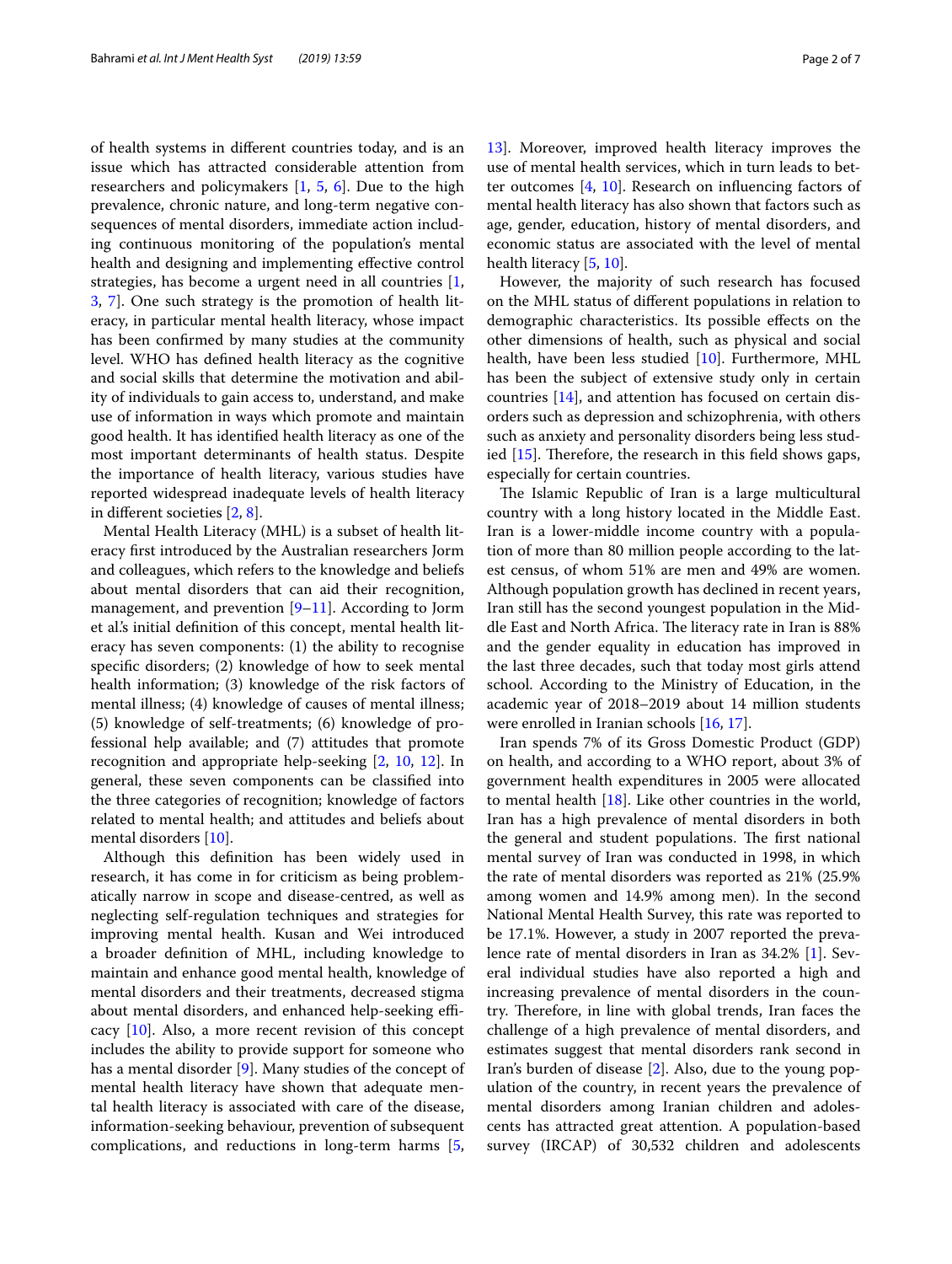aged between 6 and 18 years across all provinces of Iran reported that 22.31% of the participants had at least one mental disorder [[7\]](#page-6-6). Another National Mental Health Survey (Iran MHS 2011) reported that 21% of the participants aged 15–19 years suffer from at least one mental disorder [\[19\]](#page-6-18). Various other studies have also reported a high prevalence of mental disorders among students [\[3](#page-6-2), [6,](#page-6-5)  $20-23$  $20-23$ . Therefore, in recent years the attention of Iranian policy makers has turned to appropriate interventions and services to improve students' mental health.

In Iran, mental health care is provided at the three levels of primary, secondary, and tertiary care. Iran has a well-developed primary health care (PHC) system introduced in 1980 and funded by the government [\[19](#page-6-18), [20\]](#page-6-19). In 1988, the Ministry of Health implemented a plan to integrate mental health care with the PHC, which has greatly contributed to the coverage of mental health, especially in rural areas and for the adult population. In addition to the health system, the Iranian State Welfare (Behzisti), the Ministry of Education, and the Special Education Organisation also participate in the provision of psychosocial care for students in Iran [\[19\]](#page-6-18). In recent years, the country has implemented several programs, such as students' mental health programs, life and parenting skills training, and a mental health week in schools, which are aimed at managing mental disorders among students. Also, the Iranian Department of Education has recently begun a project, 'Namad', to improve the physical, psychological, and behavioural health of school students, and the Health Promoting School program has been operated since 2003 in Iranian schools [[16](#page-6-15)]. In addition, the improvement of mental health literacy has been a matter of government concern in recent years. In the National Mental Health Program of Iran, mental health literacy is considered one of the 10 major issues, and its promotion in all demographic groups has been introduced as one of the three basic strategies for improving mental health [[2\]](#page-6-1). However, no comprehensive study of mental health literacy and the efects of these programs has yet been published. The aim of this study was to determine the level of mental health literacy among Iranian female students and its correlation with general health. To the best of our knowledge, this study is one of the frst studies in this feld in the country.

## **Methods**

This study examined the correlation between students' depression-related literacy and their general health through a cross-sectional method during the frst 6 months of 2018 among 7th, 8th, and 9th graders of an Iranian girls' high school [Hazrate Omolbanin (PBUH) School, Chabahar, IR Iran]. A total of 65 students participated in the study. Students who had a medical condition were excluded from the study. All participants provided informed consent to be included in the study and were assured that their personal information would be kept confidential. The parents of the students were made aware of the participation of their children in the study and had the opportunity to refuse to let their children participate in the research. The school principal and students' teachers approved the study. Questionnaires were completed in class, and any students who were absent on the testing day had the opportunity to participate in the study the following week. All the study procedures were conducted in accordance with the ethical standards of the Declaration of Helsinki. The required data were gathered using two valid questionnaires:

1. Goldberg and Hillier's 28-item scaled version of the general health questionnaire (GHQ-28): In this study we used the GHQ-28 to measure the psychological aspect of quality of life. The GHQ-28, developed by Goldberg and Hillier in 1978 as a screening tool to detect those likely to have or to be at risk of developing psychiatric disorders, is a 28-item instrument to measure emotional distress in medical settings. Through factor analysis, the GHQ-28 has been divided into four subscales: Somatic symptoms (items 1–7); anxiety/insomnia (items 8–14); social dysfunction (items 15–21); and severe depression (items 22–28). In our study, the participants were asked to score the items on a 4-point scale ranging from 'not at all' to 'more than usual' to 'very much', scored 0–3 on direct items and 3–0 on reverse answer items. The questionnaire had seven reverse items: 1, 15, 17, 18, 19, 20, and 21. The mean scores for each subscale and the total scale were calculated after the questionnaire was completed. The thresholds were assumed as in Table [1](#page-2-0) as indicating likely to have or to be at risk of developing psychiatric disorders:

The reliability of the Persian version of the GHQ-28 has been confrmed by Nazif et al. [\[24](#page-6-21)], who obtained values of Cronbach's alpha coefficient of 0.923 for the total scale and 0.865, 0.883, 0.746, and 0.897 for somatic symptoms, anxiety/insomnia, social dysfunction, and severe depression subscales, respectively.

<span id="page-2-0"></span>**Table 1 The scoring threshold of GHQ-28 subscales and total scale**

| Disorder level       | Subscales' scores | <b>Total score</b> |  |  |
|----------------------|-------------------|--------------------|--|--|
| No/very low disorder | $0 - 6$           | $0 - 22$           |  |  |
| Low disorder         | $7 - 11$          | $23 - 40$          |  |  |
| Moderate disorder    | $12 - 16$         | $41 - 60$          |  |  |
| Sever disorder       | $17 - 21$         | $61 - 84$          |  |  |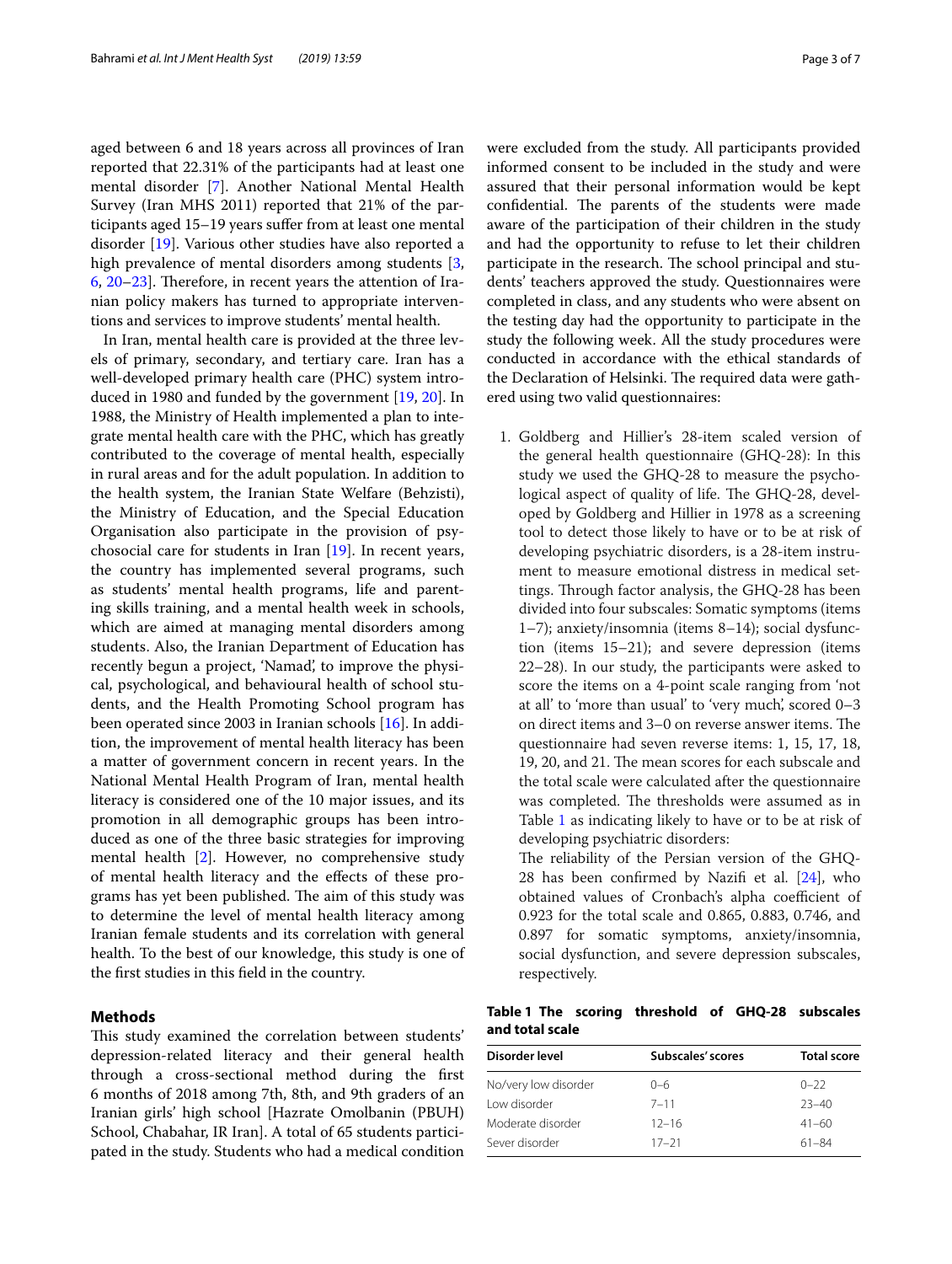2. The Depression Literacy Questionnaire (D-Lit) (Griffth and collegueas): the Depression Literacy Questionnaire (D-Lit), which was developed by Grifth and collegueas in 2004 to assess mental health literacy specifc to depression, consists of 22 items scored true or false. In our study participants answered each item with one of two options, 'true' or 'false'. Each correct response received one point, while incorrect responses received zero points. Higher scores indicate higher depression literacy. We used a standard 'forward–backward' procedure to translate the Depression Literacy Questionnaire (D-Lit) (Grifth and collegueas) from English into Persian. To demonstrate content validity, we used the content validity ratio to quantify the extent of experts' agreement. The reliability of the questionnaire also was confrmed prior to the study by a value of Cronbach's alpha of 0.70.

After completing the questionnaires, the gathered data were analysed with descriptive statistics (means and standard deviations) and Pearson correlation coefficients using SPSS version 22.

## **Results**

The descriptive results of the participating students' depression-related literacy are presented in Table [2.](#page-3-0)

Table [2](#page-3-0) shows that the students have a moderate level of depression-related literacy.

Also, the descriptive results of the students' general health are presented in Table [3.](#page-4-0)

As shown in Table [3](#page-4-0), the students have very low or low disorders in general health and its subscales. With regard to their general health total scores, 37.4% of the participants had low disorder and 18.3% moderate disorder.

#### <span id="page-3-0"></span>**Table 2 Descriptive statistics of studied students' depression-related literacy**

| No.   | Item                                                                                                          |                | Incorrect response |    | Correct<br>response |                 | No<br>response  |       | Mean SD |
|-------|---------------------------------------------------------------------------------------------------------------|----------------|--------------------|----|---------------------|-----------------|-----------------|-------|---------|
|       |                                                                                                               | N              | $\%$               | N  | $\%$                | N               | %               |       |         |
| 1     | People with depression often speak in a rambling and disjointed way                                           | 43             | 66.2               | 22 | 33.8                | $00\,$          | $00\,$          | 0.33  | 0.47    |
| 2     | People with depression may feel quilty when they are not at fault                                             | 16             | 24.6               | 49 | 75.4                | $00\,$          | $00\,$          | 0.75  | 0.43    |
| 3     | Reckless and foolhardy behavior is a common sign of depression                                                | 37             | 56.9               | 28 | 43.1                | 00 <sup>0</sup> | $00\,$          | 0.43  | 0.49    |
| 4     | Loss of confidence and poor self-esteem may be a symptom of depression                                        | 16             | 24.6               | 48 | 73.8                | 1               | 1.5             | 0.75  | 0.43    |
| 5     | Not stepping on cracks in the footpath may be a sign of depression                                            | 8              | 12.3               | 57 | 87.7                | 00              | $00\,$          | 0.87  | 0.33    |
| 6     | People with depression often hear voices that are not there                                                   | 27             | 41.5               | 37 | 56.9                | $\overline{1}$  | 1.5             | 0.57  | 0.49    |
| 7     | Sleeping too much or too little may be a sign of depression                                                   | 28             | 43.1               | 36 | 55.4                | $\overline{1}$  | 1.5             | 0.56  | 0.50    |
| 8     | Eating too much or losing interest in food may be a sign of depression                                        | 35             | 53.8               | 27 | 41.5                | 3               | 4.6             | 0.43  | 0.49    |
| 9     | Depression does not affect your memory and concentration                                                      | 22             | 33.8               | 43 | 66.2                | 00 <sup>0</sup> | $00\,$          | 0.66  | 0.47    |
| 10    | Having several distinct personalities may be a sign of depression                                             | 20             | 30.8               | 45 | 69.2                | $00\,$          | $00\,$          | 0.69  | 0.46    |
| 11    | People may move more slowly or become agitated as a result of their depres-<br>sion                           | 27             | 41.5               | 38 | 58.5                | $00\,$          | $00\,$          | 0.58  | 0.49    |
| 12    | Clinical psychologists can prescribe antidepressants                                                          | 34             | 52.3               | 30 | 46.2                |                 | 1.5             | 0.46  | 0.50    |
| 13    | Moderate depression disrupts a person's life as much as multiple sclerosis or<br>deafness                     | 33             | 50.8               | 31 | 47.7                | 1               | 1.5             | 0.48  | 0.50    |
| 14    | Most people with depression need to be hospitalized                                                           | 32             | 49.2               | 33 | 50.8                | 00              | $00\,$          | 0.50  | 0.50    |
| 15    | Many famous people have suffered from depression                                                              | 42             | 64.6               | 22 | 33.8                | $\mathbf{1}$    | 1.5             | 0.34  | 0.47    |
| 16    | Many treatments for depression are more effective than antidepressants                                        | 49             | 75.4               | 16 | 24.6                | 00 <sup>0</sup> | 00 <sup>0</sup> | 0.24  | 0.43    |
| 17    | Counseling is as effective as cognitive behavioral therapy for depression                                     | 55             | 84.6               | 9  | 13.8                | 1               | 1.5             | 0.14  | 0.35    |
| 18    | Cognitive behavioral therapy is as effective as antidepressants for mild to<br>moderate depression            | 16             | 24.6               | 48 | 73.8                | $\overline{1}$  | 1.5             | 0.75  | 0.43    |
| 19    | Of all the alternative and lifestyle treatments for depression, vitamins are likely<br>to be the most helpful | 28             | 43.1               | 37 | 56.9                | 00              | 00              | 0.56  | 0.49    |
| 20    | People with depression should stop taking antidepressants as soon as they<br>feel better                      | 26             | 40.0               | 38 | 58.5                | 1               | 1.5             | 0.59  | 0.49    |
| 21    | Antidepressants are addictive                                                                                 | 35             | 53.8               | 29 | 44.6                | -1              | 1.5             | 0.45  | 0.50    |
| 22    | Antidepressant medications usually work straight away                                                         | $\overline{4}$ | 6.2                | 60 | 92.3                | $\overline{1}$  | 1.5             | 0.93  | 0.24    |
| Total | Depression-related literacy                                                                                   |                |                    |    |                     |                 |                 | 12.31 | 2.13    |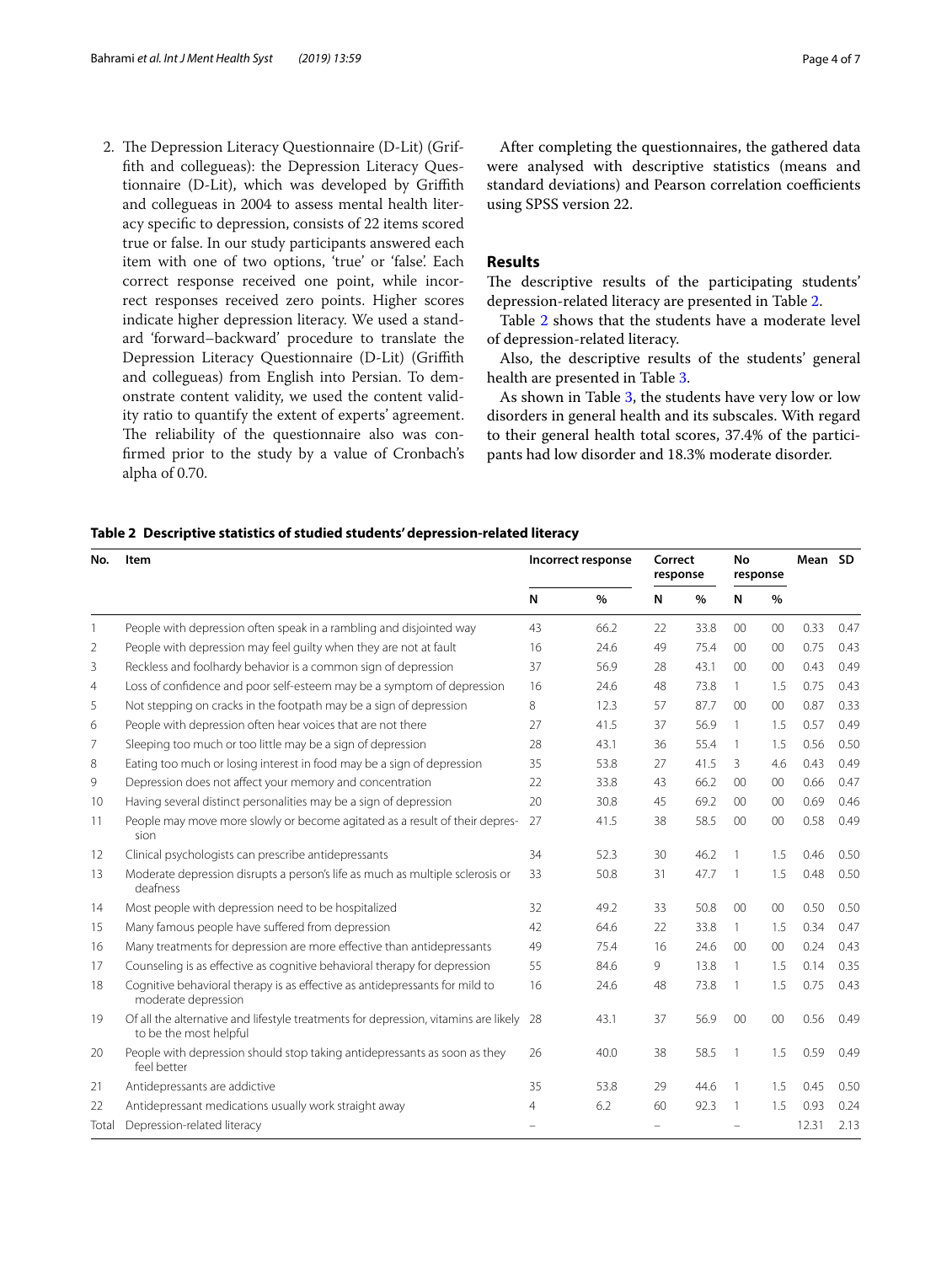<span id="page-4-0"></span>**Table 3 Descriptive statistics of studied students' GHQ-28 subscales and total scale**

| Item               | N  | Mean $\pm$ SD     | <b>Status</b>        |
|--------------------|----|-------------------|----------------------|
| Somatic symptoms   | 62 | $6.98 + 3.95$     | No/very low disorder |
| Anxiety/insomnia   | 62 | $8.11 + 4.36$     | Low disorder         |
| Social dysfunction | 63 | $1034 + 399$      | Low disorder         |
| Severe depression  | 65 | $6.04 + 5.80$     | No/very low disorder |
| GHQ-28 total scale | 57 | $30.21 \pm 12.23$ | Low disorder         |

<span id="page-4-1"></span>**Table 4 Correlation of depression literacy and GHQ-28 subscales and total scale**

| GHQ-28 subscales   | <b>Depression literacy</b> |            |  |  |
|--------------------|----------------------------|------------|--|--|
|                    | R                          | Р<br>value |  |  |
| Somatic symptoms   | 0.195                      | 0.17       |  |  |
| Anxiety/insomnia   | 0.129                      | 0.36       |  |  |
| Social dysfunction | 0.079                      | 0.57       |  |  |
| Severe depression  | 0.051                      | 0.71       |  |  |
| GHQ-28 total scale | 0.022                      | 0.88       |  |  |

The correlation coefficients of depression-related literacy and the GHQ-28 subscale and total scale scores are presented in Table [4](#page-4-1).

Based on the fndings presented in Table [4,](#page-4-1) general health and its subscales show no statistical correlation with depression-related literacy. This finding is surprising and suggests that better literacy about depression does not afect general health.

## **Discussion**

The aim of our study was to investigate the correlation of MHL and general health among Iranian female students. The results of the study showed that the participants have a moderate level of MHL. There have been far fewer studies of MHL in Iran than in other countries. Noroozi et al. [[5\]](#page-6-4) investigated the relationship between MHL and health promoting behaviours in 378 patients in Bushehr City with an average age of 32.3 years, and reported their mean mental health literacy score as  $102.75 \pm 10.17$  in a range of 35–160 points. Women's mental health literacy scores were slightly higher than those of men, and strong correlations were observed between the level of education, history of mental disorders, and level of MHL. This study also found that mental health literacy is a powerful predictor and mediator of all health-promoting behaviours [[5\]](#page-6-4). In another study, Karimpour Vazifekhoran et al. [[25\]](#page-6-22) investigated the effect of educational intervention on the improvement of MHL in patients with type 2 diabetes in Iran. This study demonstrated the effectiveness of

educational interventions in improving MHL, although the authors did not provide any analysis of the MHL status of the participants [[25](#page-6-22)].

Similarly, Sayarifard et al. [[26](#page-6-23)] examined the knowledge of 324 Iranian students about depression. In this study, participants' knowledge of various aspects of depression, including cognitive impairment, informed actions for seeking help and perceived barriers, beliefs about interventions, prevention, and stigmatisation, and the role of the media, were examined. This study showed that the participants' depression literacy is weak in some respects, and appropriate educational interventions are necessary [[26\]](#page-6-23). Safa et al. [[27](#page-6-24)] investigated the attitude of 600 students in Khorramabad City towards mental disorders in a descriptive study, fnding that 58.8% of the participants had a negative attitude and 41.2% a positive attitude toward mental disorders.

There are more studies on this subject in other countries, most of which evaluated the level of MHL among their participants. Arafat et al. [\[13](#page-6-12)] studied the depression literacy level of 306 1st-year students in Bangladesh. They reported the average depression literacy rate of participants as 6.55 on a 5–12 range, which refects a poor level of literacy [[13\]](#page-6-12). Arafat et al. [\[28](#page-6-25)] examined the status of depression literacy in 608 participants from four population groups in Bangladesh—university students, patients with depression undergoing specialised treatment, patients with chronic non-depressive physical conditions, and medical graduates not working in mental health. In this study, the literacy of participants about the symptoms and therapeutic aspects of depression was assessed as poor. In this study, 55.77% of the participants obtained less than average scores [\[28](#page-6-25)]. Coles et al. [[29\]](#page-6-26) studied the level of knowledge of depression and social anxiety in high school students at a public school in New York, fnding that although participants had better knowledge about depression than social anxiety disorder, less than 50% of them had the ability to recognise depression.

Thai et al. [\[30](#page-6-27)] examined the depression knowledge of undergraduate students in Hanoi, Vietnam, only 32% of whom were reported to be able to correctly identify depression. Based on this fnding, the authors emphasised the need for educational interventions to promote depression literacy among Vietnamese students. Such training can focus on the symptoms of depression, the intention to seek help, and frst aid [[30](#page-6-27)]. In a study of 99 participants from rural areas of the United States with an average age of 45.4 years, Deen et al. [[12\]](#page-6-11) reported that the depression literacy level of 53% of their participants was high.

In a study by Yu et al.  $[10]$  $[10]$  of 2377 rural inhabitants of China aged 18–60 years, 58% of the participants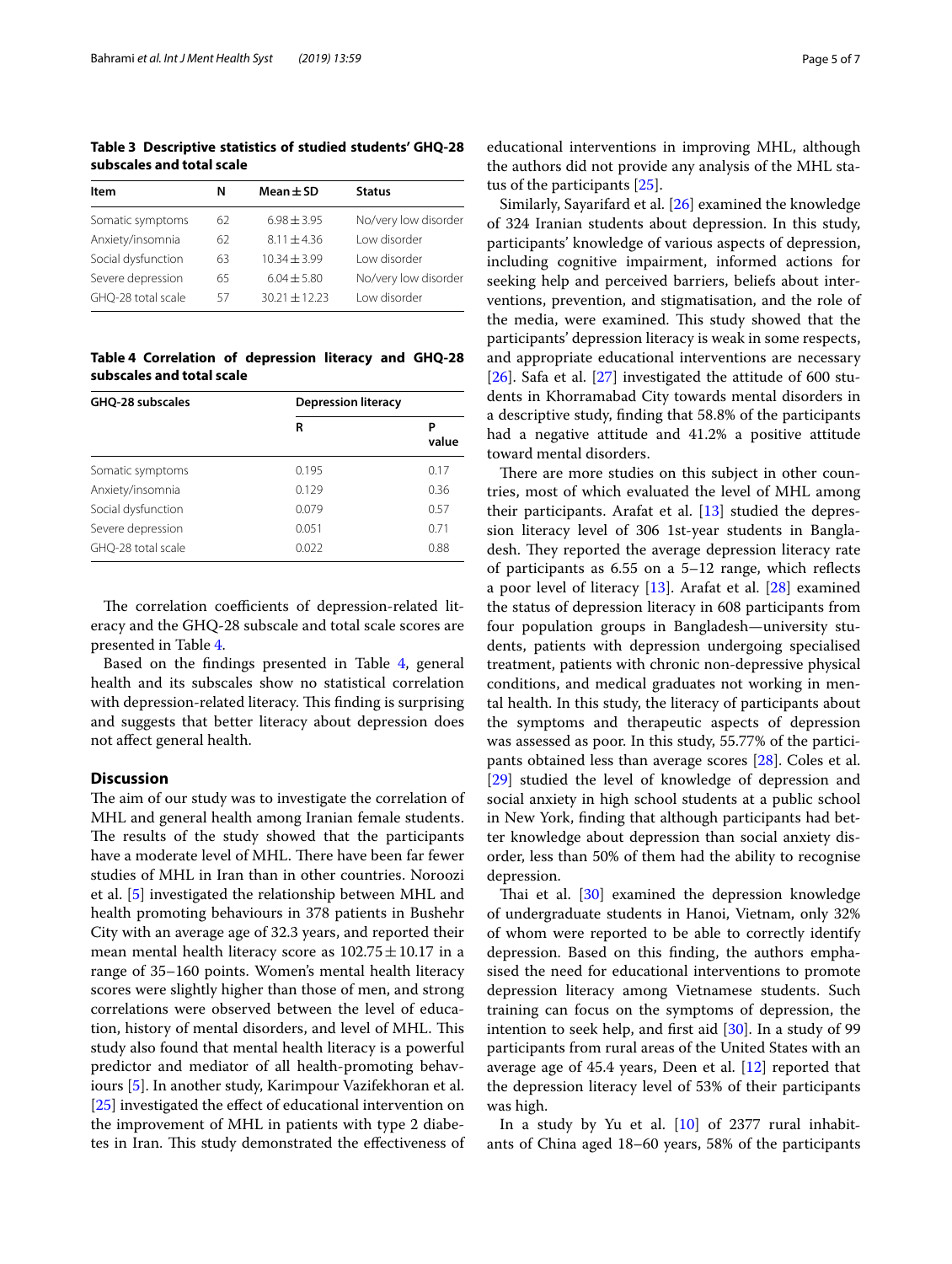responded correctly to 20 items of the Mental Health Knowledge Questionnaire. Also, Ram et al. [[31\]](#page-6-28) investigated the level of depression literacy among health care students in South India, concluding that the level of depression literacy among the students, especially paramedical students, was weak. Similarly, Clough et al. [[32\]](#page-6-29) reviewed the level of mental health literacy among domestic and international students at an Australian university and concluded that the mental health literacy of domestic students was better than that of international students, but that both groups needed improvement. Mahfouz et al.  $[14]$  $[14]$ , in a study of undergraduate students at the Jazan University of Saudi Arabia, found that more than 90% of the participants had a moderate level of mental health literacy, and in conclusion emphasised the urgent need for educational intervention [\[14\]](#page-6-13).

Wang et al. [[33\]](#page-6-30) also studied the MHL status of 952 people aged 15 and above in diferent parts of Shanghai, reporting the correct response rates for diferent items of the mental health literacy questionnaire of 26–98%. Bragg et al. [[34\]](#page-6-31), in their research on 409 college students and 40 older adults in the US, assessed the level of participants' MHL as poor.

In conclusion, our results and those of similar studies show that despite their geographical disparities, improvement of MHL is needed in all societies. Therefore, designing and implementing efective interventions such as appropriate educational programs seems to be necessary, as most studies, such as Sayarifard et al. [[26\]](#page-6-23), Noroozi et al., Bragg et al., Yu et al. and Mahfouz et al. [\[5](#page-6-4), [10,](#page-6-10) [14](#page-6-13), [34](#page-6-31)] have emphasised the urgent need for educational interventions. The effectiveness of such educational interventions has also been confrmed by Karimpour Vazifekhoran et al., Yu et al., and Perry et al.  $[10, 25, 35]$  $[10, 25, 35]$  $[10, 25, 35]$  $[10, 25, 35]$  $[10, 25, 35]$  $[10, 25, 35]$  $[10, 25, 35]$ . The roles of the educational system and the mass media are very important in this regard. Other interventions, such as the creation of community campaigns, are also helpful. Improving mental health literacy requires that improvement interventions be included in national policies [[2\]](#page-6-1).

Our fndings about the health outcomes of MHL did not indicate a correlation between MHL and general health. The number of studies in this area is very low and a wide gap can be seen in the research on the correlation of MHL and other aspects of health. Noroozi et al. [[5](#page-6-4)] found that the level of MHL is associated with all kinds of health promoting behaviours. Similarly, Yu et al. [\[10](#page-6-10)] reported that MHL is independently related to self-reported general health. Further research is needed to document the relationship between MHL and health status.

### **Conclusions**

This study examined the correlations of mental health literacy and psychological aspects of general health among Iranian female students. Although some studies have concluded that mental health literacy afects health status in a variety of ways, such an efect was not observed in our study. Therefore, further studies are needed to address this important topic. Also, the generalisation of our fndings to diferent societies should be done with caution.

#### **Abbreviations**

WHO: World Health Organization; MHL: mental health literacy; GDP: Gross Domestic Product; MHS: Mental Health Survey; PHC: primary health care.

#### **Acknowledgements**

The authors appreciate the students of Hazrate Ommolbanin (PBUH) high school, Chabahar, IR Iran for their contribution in the study.

#### **Authors' contributions**

DB contributed in the design, data gathering, preparing and approving the draft and final version of manuscript; KCH contributed in the design, data analysis and preparing and approving the draft and fnal version of manuscript. MAB contributed in the design, data analysis, preparing and approving the draft and final version of manuscript. All authors approve the submitted version. All authors agree both to be personally accountable for the author's own contributions and to ensure that questions related to the accuracy or integrity of any part of the work, even ones in which the author was not personally involved, are appropriately investigated, resolved, and the resolution documented in the literature. All authors read and approved the fnal manuscript.

#### **Funding**

The work has no funding source.

#### **Availability of data and materials**

The datasets used and analyzed during the current study are available from the corresponding author on reasonable request.

#### **Ethics approval and consent to participate**

All participants provided informed consent to be included in the study and were assured that their personal information would be kept confdential. The parents of the students became aware of the participation of their children in the study. They had the opportunity to prevent their children from participating in the study. The school manager and students' teachers approved the study. Questionnaires were completed in class. Students who were absent in testing day had the opportunity to participate in the study in following 1 week. All the study procedures were conducted regarding to ethical standards of declaration of Helsinki.

#### **Consent for publication**

Not applicable.

#### **Competing interests**

The authors declare that they have no competing interests.

#### **Author details**

<sup>1</sup> Healthcare Management Department, School of Management and Medical Informatics, Shiraz University of Medical Sciences, Shiraz, Iran. 2 Health Human Resource Research Center, School of Management and Medical Informatics, Shiraz University of Medical Sciences, Shiraz, Iran.<sup>3</sup> Fars Education Department, Shiraz, Iran. 4 Obstetrics and Gynecology Department, Shiraz University of Medical Sciences, Shiraz, Iran.